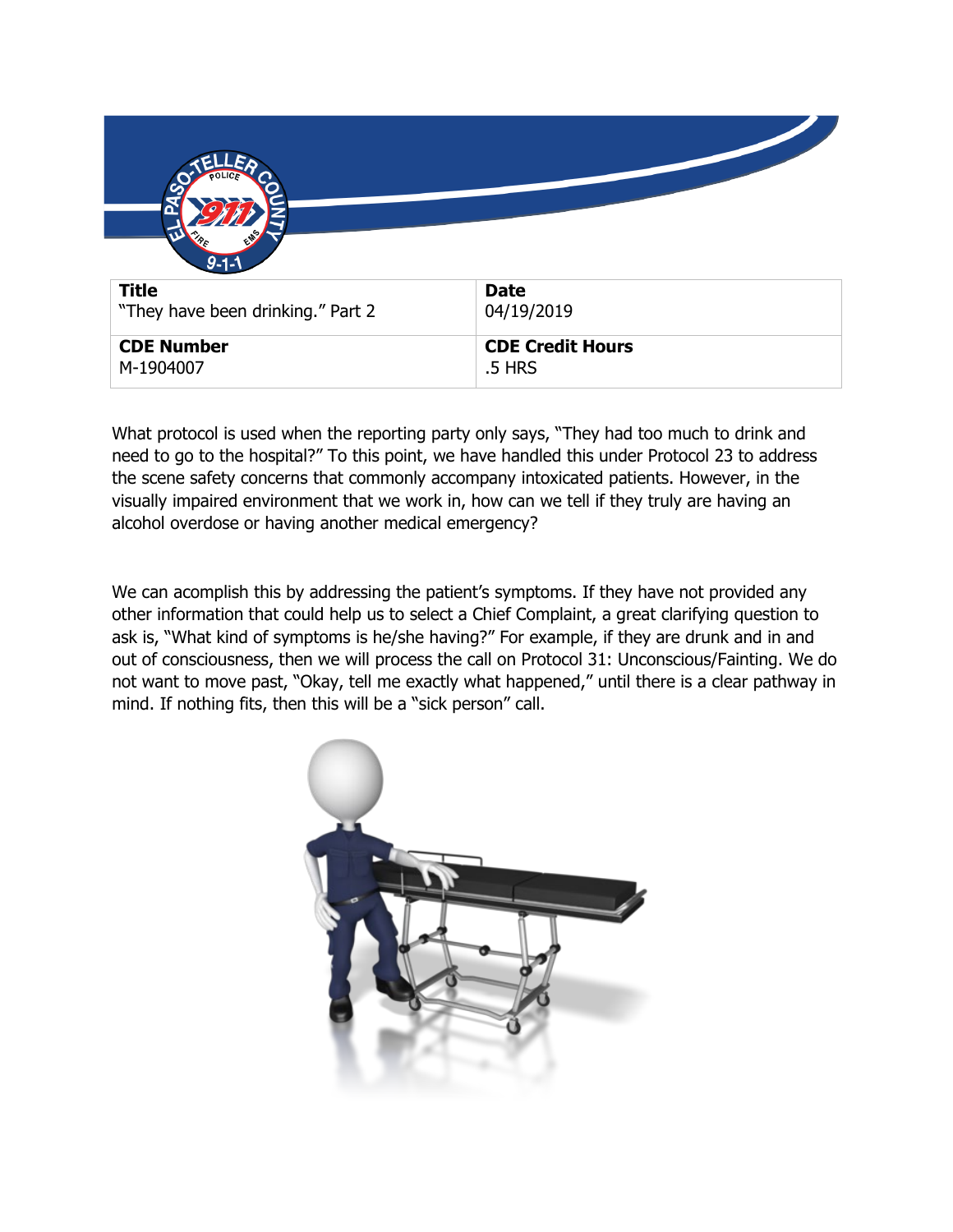

This can get kind of confusing when speaking to a 1<sup>st</sup> party caller. What do we do when the patient calls and just says "I have been drinking"? Often times people call in to tell us they have had too much to drink and need to go to detox. When speaking to a  $1<sup>st</sup>$  party caller, we want to address THEIR Chief Complaint. If they just want to be transported to sober up then there is an option for "transport only" on Protocol 26. However, if symptoms are mentioned, then we need to chose the Chief Complaint that best addresses that symptom.

## **Where would you go?**

Scenario 1:

"My husband and I were coming home from the bar and he fell down a flight of stairs. His head is bleeding really badly!"

Chief Complaint: \_\_\_\_\_\_\_\_\_\_\_\_\_\_\_\_\_\_\_\_\_\_\_\_\_\_\_\_\_\_\_\_\_\_\_\_\_\_\_\_\_\_\_\_\_\_\_\_\_\_\_\_\_\_\_\_\_\_\_\_\_\_\_

Scenario 2:

"I'm an alcoholic and I have been drinking. I really need to go to detox."

Chief Complaint:

Scenario 3:

"I have had too much to drink. I think I have alcohol poisoning. My chest hurts and I'm throwing up."

Chief Complaint: \_\_\_\_\_\_\_\_\_\_\_\_\_\_\_\_\_\_\_\_\_\_\_\_\_\_\_\_\_\_\_\_\_\_\_\_\_\_\_\_\_\_\_\_\_\_\_\_\_\_\_\_\_\_\_\_\_\_\_\_\_\_\_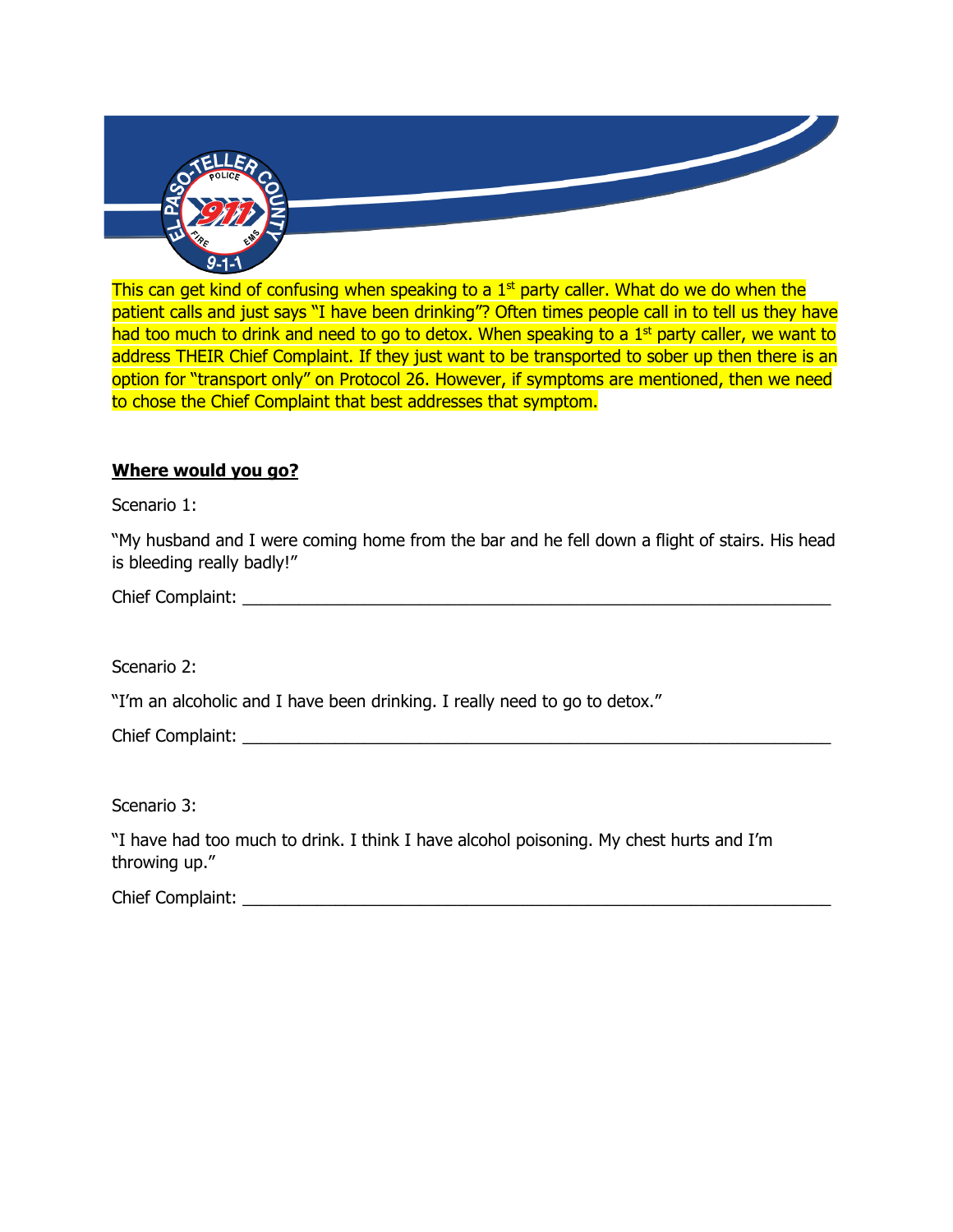

Scenario 4:

"There is a guy outside my store who is really drunk. I asked him to leave but he asked me to call him an ambulance because his head hurts. He is really drunk though. He is slurring his words and has loss of balance and coordination."

Chief Complaint: \_\_\_\_\_\_\_\_\_\_\_\_\_\_\_\_\_\_\_\_\_\_\_\_\_\_\_\_\_\_\_\_\_\_\_\_\_\_\_\_\_\_\_\_\_\_\_\_\_\_\_\_\_\_\_\_\_\_\_\_\_\_\_

Scenario 5:

"My buddy came home from the bar and has had way too much to drink. He's passed out on the floor in the living room."

Chief Complaint: \_\_\_\_\_\_\_\_\_\_\_\_\_\_\_\_\_\_\_\_\_\_\_\_\_\_\_\_\_\_\_\_\_\_\_\_\_\_\_\_\_\_\_\_\_\_\_\_\_\_\_\_\_\_\_\_\_\_\_\_\_\_\_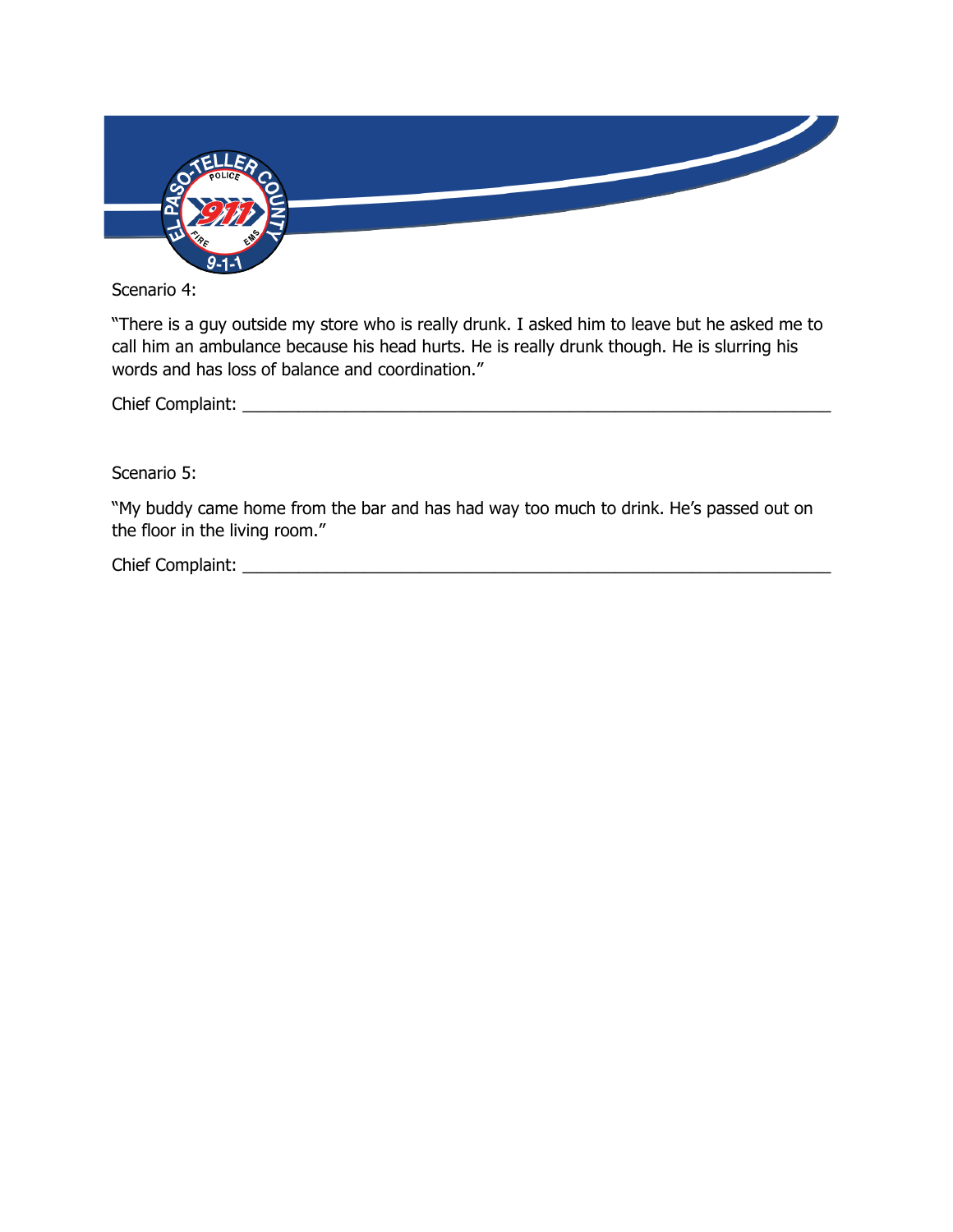| $9 - 1 - 1$                       |                                   |
|-----------------------------------|-----------------------------------|
| <b>Title</b>                      | <b>Date</b>                       |
| "They have been drinking." Part 2 | 04/19/2019                        |
| <b>CDE Number</b><br>M-1904007    | <b>CDE Credit Hours</b><br>.5 HRS |

I verify that I read and am familiar with the contents of this document.

Please return this to your agency's training coordinator for CDE credit. If you have any questions please contact us at [911training@elpasoteller911.org](mailto:911training@elpasoteller911.org)

| X                   |             |  |
|---------------------|-------------|--|
| <b>Signature</b>    | <b>DATE</b> |  |
| X                   |             |  |
| <b>Printed Name</b> |             |  |
| X                   |             |  |
| <b>Agency</b>       |             |  |